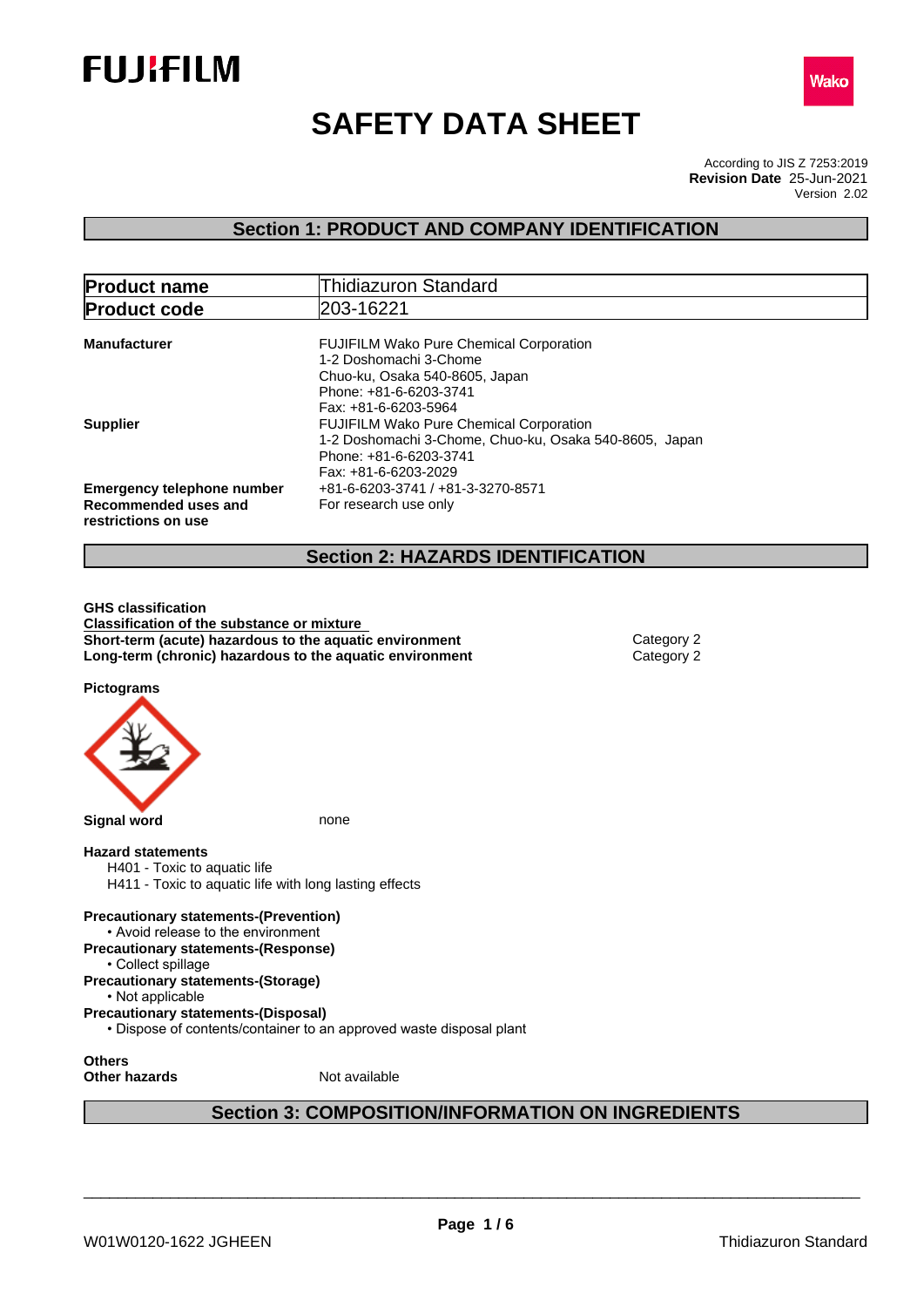**Single Substance or Mixture** Substance

**Formula** C9H8N4OS

| <b>Chemical</b><br>--<br>Name | Weiaht-%         | Molecular weight | <b>ENCS</b> | <b>ISHL</b><br>No. | <b>RN</b><br>~^c<br>м.    |
|-------------------------------|------------------|------------------|-------------|--------------------|---------------------------|
| hidiazuron                    | 98. <sub>0</sub> | 220.25           | N/          | NI.<br>N/          | $- -$<br>1707<br>┒-<br>ື້ |

**Impurities and/or Additives**: Not applicable

# **Section 4: FIRST AID MEASURES**

#### **Inhalation**

Remove to fresh air. If symptoms persist, call a physician.

# **Skin contact**

Wash off immediately with soap and plenty of water. If symptoms persist, calla physician.

#### **Eye contact**

IF IN EYES: Rinse cautiously with water for several minutes. Remove contact lenses, if present and easy to do. Continue rinsing. Immediate medical attention is required.

#### **Ingestion**

Rinse mouth. Never give anything by mouth to an unconscious person. Call a physician or poison control center immediately. Do not induce vomiting without medical advice.

#### **Protection of first-aiders**

Use personal protective equipment as required.

# **Section 5: FIRE FIGHTING MEASURES**

#### **Suitable extinguishing media**

Water spray (fog), Carbon dioxide (CO2), Foam, Extinguishing powder, Sand

**Unsuitable extinguishing media**

No information available

#### **Specific hazards arising from the chemical product**

Thermal decomposition can lead to release of irritating and toxic gases and vapors.

**Special extinguishing method**

#### No information available

#### **Special protective actions for**

#### **fire-fighters**

Use personal protective equipment as required.Firefighters should wear self-contained breathing apparatus and full firefighting turnout gear.

# **Section 6: ACCIDENTAL RELEASE MEASURES**

#### **Personal precautions, protective equipment and emergency procedures**

For indoor, provide adequate ventilation process until the end of working. Deny unnecessary entry other than the people involved by, for example, using a rope. While working, wear appropriate protective equipments to avoid adhering it on skin, or inhaling the gas. Work from windward, and retract the people downwind.

#### **Environmental precautions**

To be careful not discharged to the environment without being properly handled waste water contaminated.

#### **Methods and materials for contaminent and methods and materials for cleaning up**

Sweep up and gather scattered particles, and collect it in an empty airtight container.

# **Recoverly, neutralization**

#### No information available

#### **Secondary disaster prevention measures**

Clean contaminated objects and areas thoroughly observing environmental regulations.

# **Section 7: HANDLING AND STORAGE**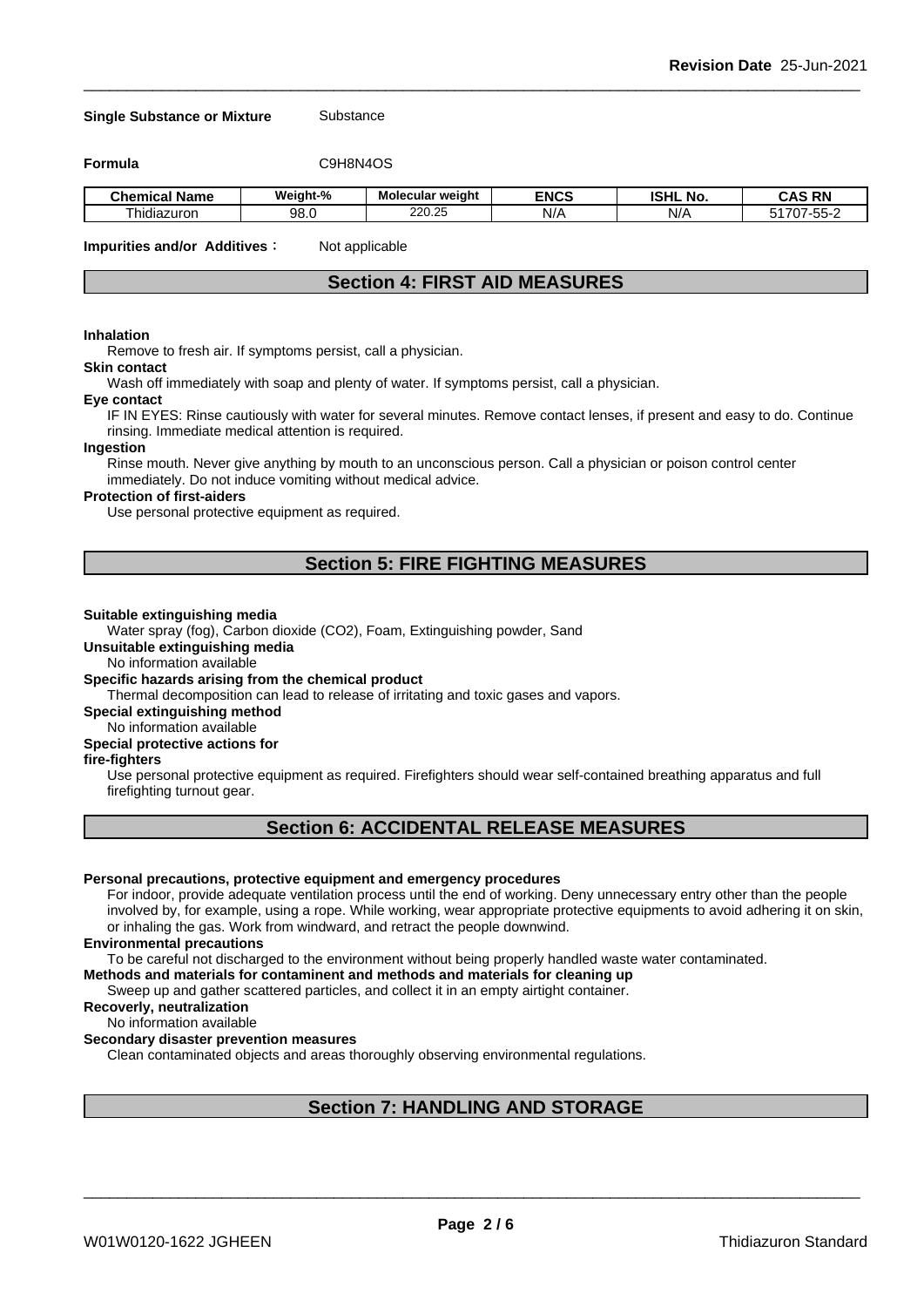# **Handling**

#### **Technical measures**

Avoid contact with strong oxidizing agents. Use with local exhaust ventilation.

#### **Precautions**

Do not rough handling containers, such as upsetting, falling, giving a shock, and dragging. Prevent leakage, overflow, and scattering. Not to generate steam and dust in vain. Seal the container after use. After handling, wash hands and face, and then gargle. In places other than those specified, should not be smoking or eating and drinking. Should not be brought contaminated protective equipment and gloves to rest stops. Deny unnecessary entry of non-emergency personnel to the handling area.

### **Safety handling precautions**

Use personal protective equipment as required.Avoid contact with skin, eyes or clothing.

| Storage                   |                                                                                    |
|---------------------------|------------------------------------------------------------------------------------|
| Safe storage conditions   |                                                                                    |
| <b>Storage conditions</b> | Keep container protect from light tightly closed. Store in a cool (2-10 °C) place. |
| Safe packaging material   | Glass                                                                              |
| Incompatible substances   | Strong oxidizing agents                                                            |
|                           |                                                                                    |

# **Section 8: EXPOSURE CONTROLS/PERSONAL PROTECTION**

#### **Engineering controls**

In case of indoor workplace, seal the source or use a local exhaust system. Provide the safety shower facility, and handand eye-wash facility. And display their position clearly.

**Exposure limits** This product, as supplied, does not contain any hazardous materials with occupational exposure limits established by the region specific regulatory bodies.

#### **Personal protective equipment**<br>**Respiratory protection** Dust mask **Respiratory** protection

**Hand protection** Protection gloves **Eye protection Eye protective** eyeglasses or chemical safety goggles **Skinandbody protection** Long-sleeved work clothes

**General hygiene considerations**

Handle in accordance with good industrial hygiene and safety practice.

# **Section 9: PHYSICAL AND CHEMICAL PROPERTIES**

#### **Form**

| Color                                                  | White - yellow brown or grayish yellow             |
|--------------------------------------------------------|----------------------------------------------------|
| Appearance                                             | crystals - powder or mass                          |
| Odor                                                   | No data available                                  |
| Melting point/freezing point                           | 210.5-212.5 °C                                     |
| Boiling point, initial boiling point and boiling range | No data available                                  |
| <b>Flammability</b>                                    | No data available                                  |
| <b>Evaporation rate:</b>                               | No data available                                  |
| Flammability (solid, gas):                             | No data available                                  |
| Upper/lower flammability or                            |                                                    |
| explosive limits                                       |                                                    |
| Upper:                                                 | No data available                                  |
| Lower:                                                 | No data available                                  |
| <b>Flash point</b>                                     | No data available                                  |
| Auto-ignition temperature:                             | No data available                                  |
| Decomposition temperature:                             | No data available                                  |
| рH                                                     | No data available                                  |
| Viscosity (coefficient of viscosity)                   | No data available                                  |
| <b>Dynamic viscosity</b>                               | No data available                                  |
| <b>Solubilities</b>                                    | N,N-Dimethylformamide: soluble. water: practically |
|                                                        | insoluble, or insoluble.                           |
| n-Octanol/water partition coefficient: (log Pow)       | 1.77                                               |
| Vapour pressure                                        | No data available                                  |
| <b>Specific Gravity / Relative density</b>             | No data available                                  |
| Vapour density                                         | No data available                                  |
| <b>Particle characteristics</b>                        | No data available                                  |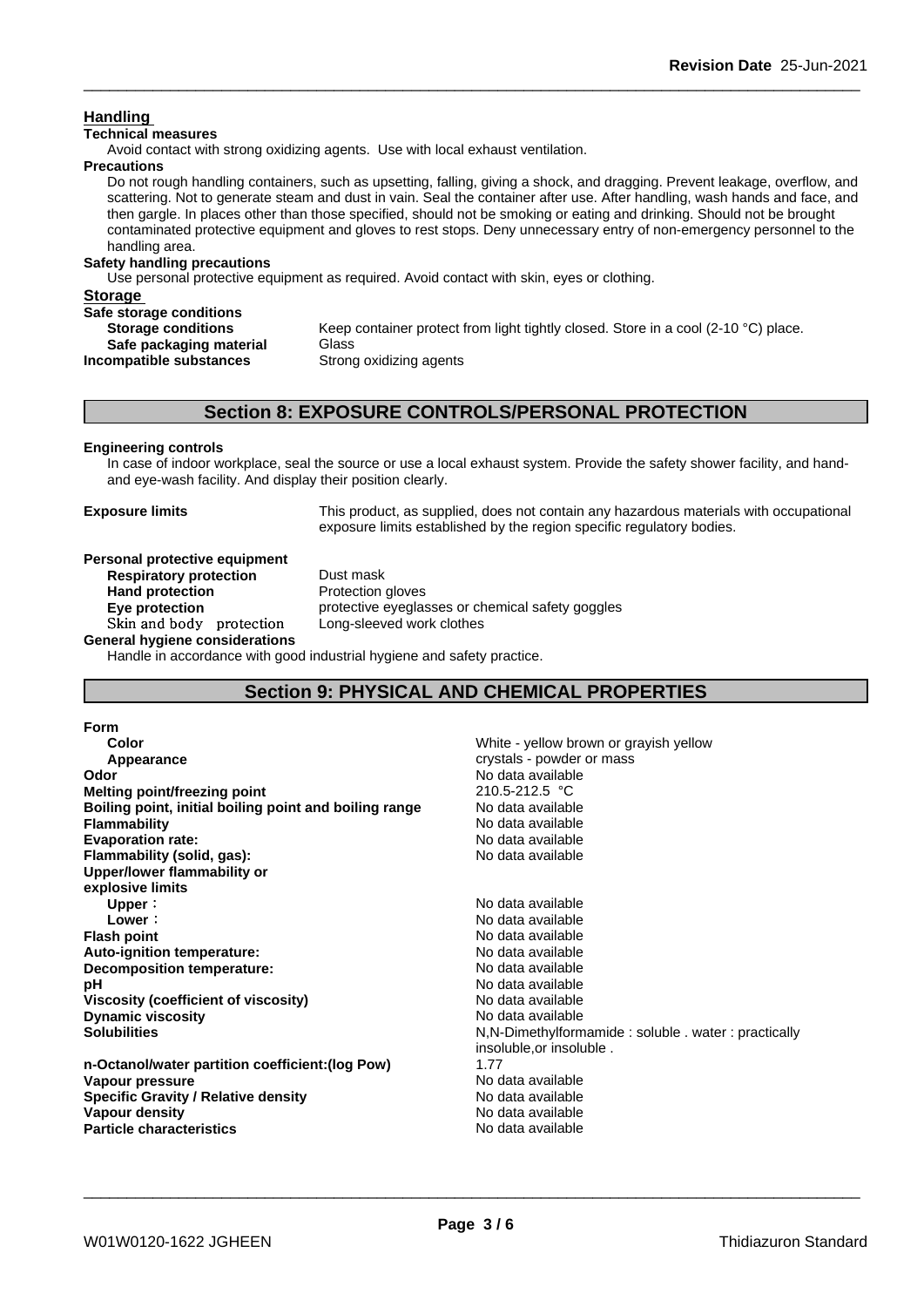# **Section 10: STABILITY AND REACTIVITY**

#### **Stability**

**Reactivity** No data available<br> **Chemical stability** May be altered by May be altered by light. **Hazardous reactions** None under normal processing **Conditions to avoid** Extremes of temperature and direct sunlight **Incompatible materials** Strong oxidizing agents **Hazardous decomposition products**

# Carbon monooxide (CO), Carbon dioxide (CO2), Nitrogen oxides (NOx), Sulfur oxides (SOx)

# **Section 11: TOXICOLOGICAL INFORMATION**

**Acute toxicity**

| <b>Chemical Name</b> | Oral LD50           | <b>Dermal LD50</b> | <b>Inhalation LC50</b>              |
|----------------------|---------------------|--------------------|-------------------------------------|
| Thidiazuron          | Rat<br>5350 mg/kg / | Rabbit<br>g/kg     | (Rat)4 h<br>$2300 \; \text{ma/m}^3$ |
|                      |                     | (Rat<br>5000 mg/kg |                                     |

| <b>Skin irritation/corrosion</b>         | No data available |  |
|------------------------------------------|-------------------|--|
| Serious eye damage/ irritation           | No data available |  |
| <b>Respiratory or skin sensitization</b> | No data available |  |
| Reproductive cell mutagenicity           | No data available |  |
| Carcinogenicity                          | No data available |  |
| <b>Reproductive toxicity</b>             | No data available |  |
| <b>STOT-single exposure</b>              | No data available |  |
| <b>STOT-repeated exposure</b>            | No data available |  |
| <b>Aspiration hazard</b>                 | No data available |  |

# **Section 12: ECOLOGICAL INFORMATION**

#### **Ecotoxicity**

| <b>Chemical Name</b> | Algae/aguatic plants | Fish             | Crustacea         |
|----------------------|----------------------|------------------|-------------------|
| Thidiazuron          | N/A                  | LC50:19 mg/L 96h | EC50: 10 mg/L 48h |
| Other data           | No data available    |                  |                   |
|                      |                      |                  |                   |

| Persistence and degradability    | No information available |  |
|----------------------------------|--------------------------|--|
| <b>Bioaccumulative potential</b> | No information available |  |
| Mobility in soil                 | No information available |  |
| Hazard to the ozone layer        | No information available |  |

# **Section 13: DISPOSAL CONSIDERATIONS**

#### **Waste from residues**

Disposal should be in accordance with applicable regional, national and local laws and regulations.

### **Contaminated container and contaminated packaging**

Disposal should be in accordance with applicable regional, national and local laws and regulations.

# **Section 14: TRANSPORT INFORMATION**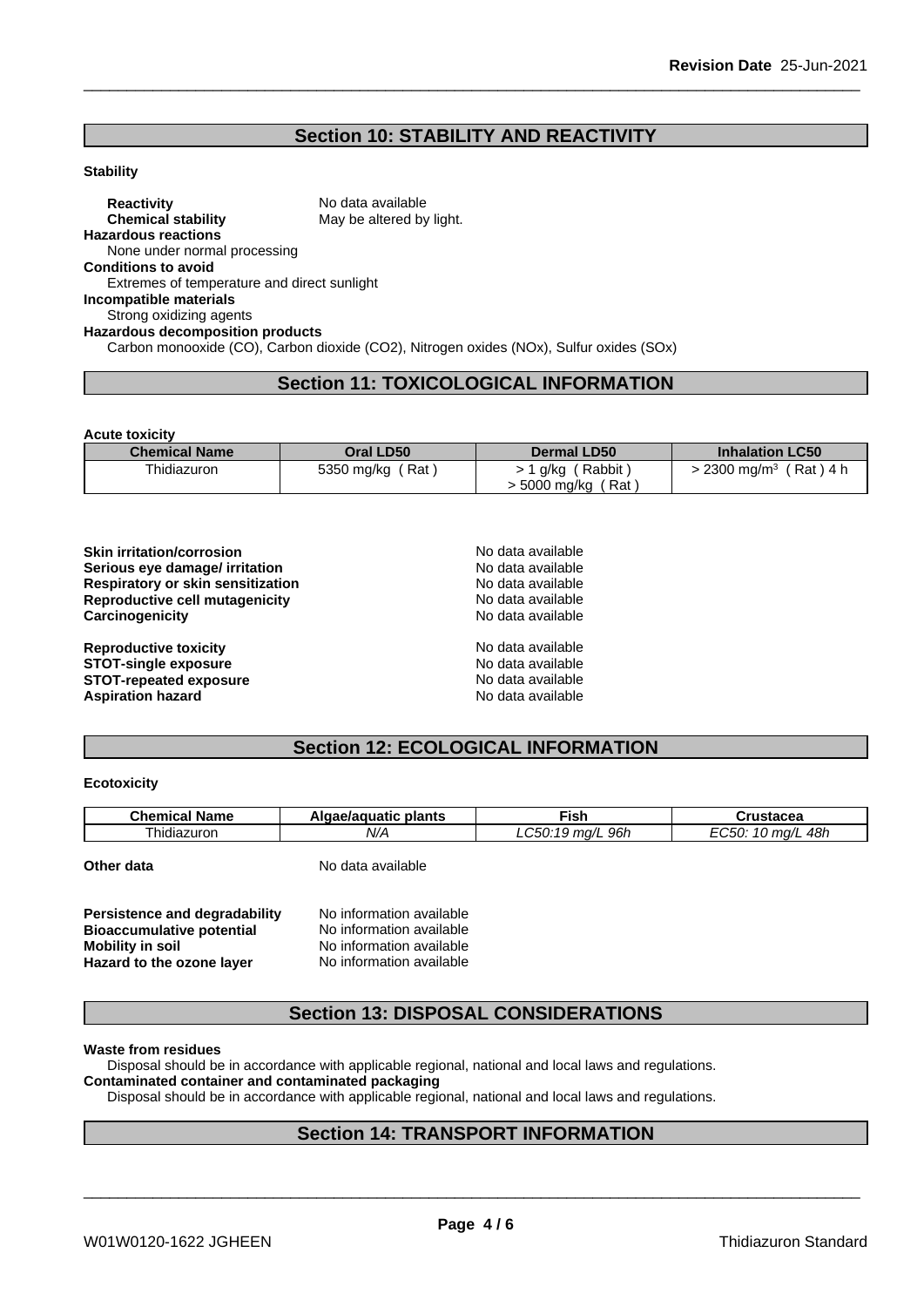| <b>ADR/RID</b>                   |                                                                  |
|----------------------------------|------------------------------------------------------------------|
| <b>UN number</b>                 | <b>UN3077</b>                                                    |
| Proper shipping name:            | Environmentally hazardous substance, solid, n.o.s. (Thidiazuron) |
| UN classfication                 | 9                                                                |
| <b>Subsidiary hazard class</b>   |                                                                  |
| <b>Packing group</b>             | Ш                                                                |
| <b>Marine pollutant</b>          | Yes                                                              |
| <b>IMDG</b>                      |                                                                  |
| <b>UN number</b>                 | UN3077                                                           |
| Proper shipping name:            | Environmentally hazardous substance, solid, n.o.s. (Thidiazuron) |
| UN classfication                 | 9                                                                |
| <b>Subsidiary hazard class</b>   |                                                                  |
| Packing group                    | Ш                                                                |
| <b>Marine pollutant (Sea)</b>    | Yes                                                              |
| Transport in bulk according to   | No information available                                         |
| Annex II of MARPOL 73/78 and     |                                                                  |
| the <b>IBC</b> Code              |                                                                  |
| <b>IATA</b>                      |                                                                  |
| <b>UN number</b>                 | <b>UN3077</b>                                                    |
| Proper shipping name:            | Environmentally hazardous substance, solid, n.o.s. (Thidiazuron) |
| UN classfication                 | 9                                                                |
| <b>Subsidiary hazard class</b>   |                                                                  |
| Packing group                    | Ш                                                                |
| <b>Environmentally Hazardous</b> | Yes                                                              |
| <b>Substance</b>                 |                                                                  |

# **Section 15: REGULATORY INFORMATION**

| <b>International Inventories</b>                                            |                                                                                                                                                        |
|-----------------------------------------------------------------------------|--------------------------------------------------------------------------------------------------------------------------------------------------------|
| <b>EINECS/ELINCS</b>                                                        | Listed                                                                                                                                                 |
| <b>TSCA</b>                                                                 |                                                                                                                                                        |
| Japanese regulations                                                        |                                                                                                                                                        |
| <b>Fire Service Act</b>                                                     | Not applicable                                                                                                                                         |
| <b>Poisonous and Deleterious</b>                                            | Not applicable                                                                                                                                         |
| <b>Substances Control Law</b>                                               |                                                                                                                                                        |
| <b>Industrial Safety and Health Act Not applicable</b>                      |                                                                                                                                                        |
| <b>Regulations for the carriage</b>                                         | Noxious Substances (Ordinance Art.3, Ministry of Transportation Ordinance Regarding                                                                    |
| and storage of dangerous                                                    | Transport by Ship and Storage, Attached Table 1)                                                                                                       |
| goods in ship                                                               |                                                                                                                                                        |
| <b>Civil Aeronautics Law</b>                                                | Misellaneous Dangerous Substances and Articles (Ordinance Art. 194, MITL Nortification<br>for Air Transportation of Explosives etc., Attached Table 1) |
| <b>Pollutant Release and Transfer Not applicable</b><br><b>Register Law</b> |                                                                                                                                                        |
| <b>Export Trade Control Order</b>                                           | Not applicable                                                                                                                                         |
|                                                                             | <b>Section 16: OTHER INFORMATION</b>                                                                                                                   |
|                                                                             |                                                                                                                                                        |
| Key literature references and                                               | NITE: National Institute of Technology and Evaluation (JAPAN)                                                                                          |
| sources for data etc.                                                       | http://www.safe.nite.go.jp/japan/db.html                                                                                                               |
|                                                                             | IATA dangerous Goods Regulations                                                                                                                       |
|                                                                             | RTECS: Registry of Toxic Effects of Chemical Substances                                                                                                |

#### **Disclaimer**

This SDS is according to JIS Z 7253: 2019. The information provided in this Safety Data Sheet is correct to the best of our knowledge, information and belief at the date of its publication. The information given is designed only as a guidance for safe handling, and is not to be considered a warranty or quality specification. The information relates only to the specific material

Chemical Dictionary, Kyouritsu Publishing Co., Ltd.

etc

Japan Industrial Safety and Health Association GHS Model SDS

Dictionary of Synthetic Oraganic Chemistry , SSOCJ, Koudansha Scientific Co.Ltd.